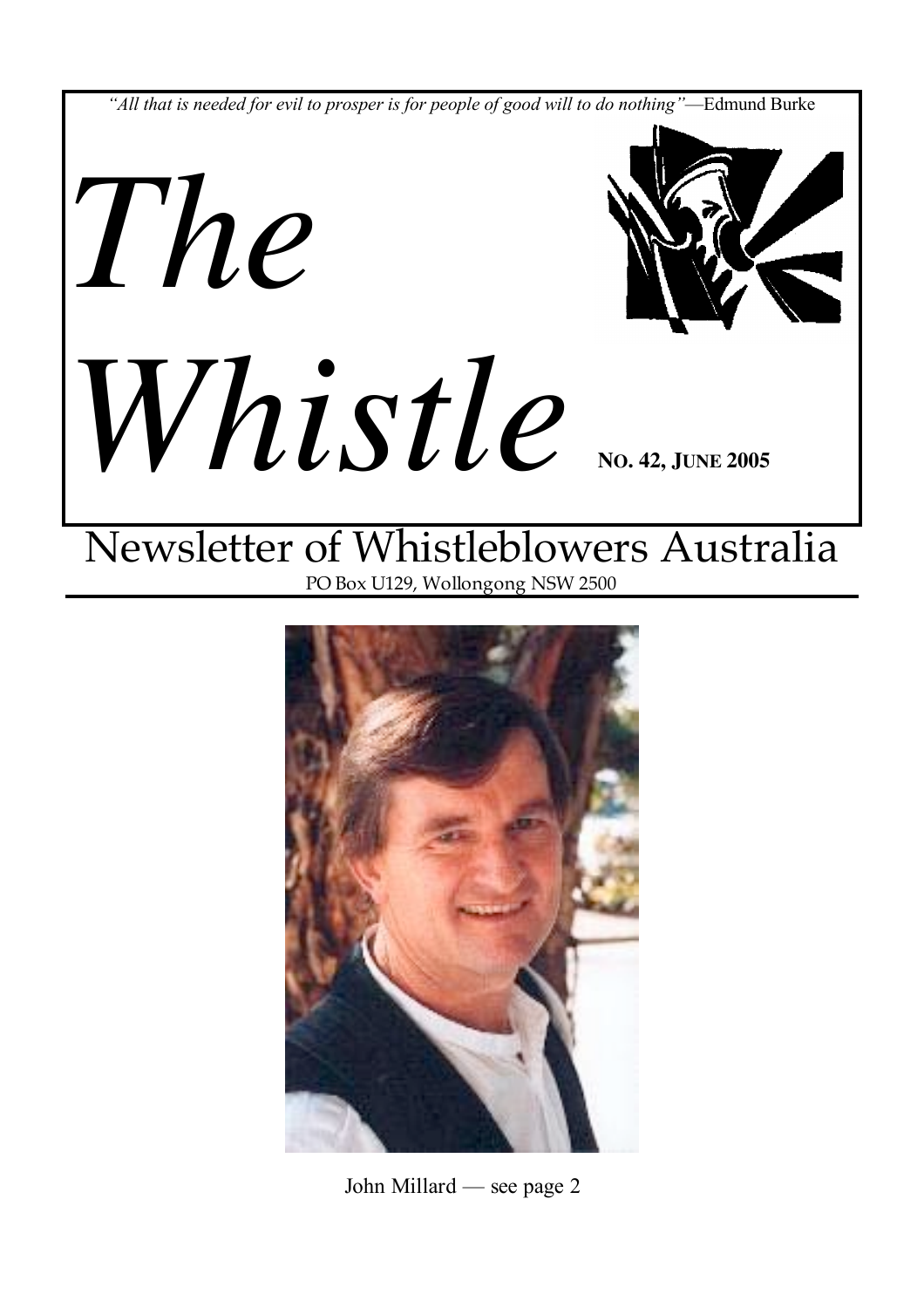# He tried to keep Aunty honest

Errol Simper *The Australian,* 24 March 2005

IT'S rather sad that one John Haviland Millard perceived, on March 4 and after 23 years, a need to resign from everyone's ABC. Millard performed honourably as an internal whistleblower, often attempting to save the ABC from itself. Inevitably, it brought Millard into conflict with certain ABC managers of days gone by, conflicts that in some cases were never really resolved to everyone's total satisfaction.

Given there's almost certainly a generation of ABC journalists and managers not familiar with Millard's story, it's worth recalling his finest hour was probably 1994, when he spoke out against the corporation's blind eye to the unofficial — and illegal — sponsorship of so-called infotainment programming.

There were other heroes of that unedifying saga, not least the former television reporter and radio presenter Tracee Hutchison, Eric Campbell (now a Foreign Correspondent reporter) and Megan James (formerly with Quantum).

What was happening was that infotainment programs were being put together by outside — non-ABC producers, partly with corporate sponsorship money. They were then screened on the non-commercial ABC, complete with numerous and not very subtle corporate plugs. Worse, there were senior ABC executives who well knew about the practice. Revelations from Millard and others were to lead, directly or indirectly, to the resignations of then managing director David Hill, head of television Paddy Conroy, and several others.

It was a cancerous fiscal culture that also led to what's probably the lowest point in the ABC's history. It was revealed, most publicly in the Senate, that a Sunday evening series made by Horizon Films — *Export Australia* — was being funded almost wholly by companies whose profiles and products were being shamelessly and exclusively featured on the program in a favourable light. Senate questioning revealed the national broadcaster as morally bankrupt and editorially irresponsible. Even in retrospect, it makes you cringe.

A Horizon consultant, Dianne Baig, conceded to circulating material around the corporate world to the effect that companies had only to pay \$20,000 to have the ABC make fiveminute programs about their company and/or products as a prime-time showcase promotion. The material helpfully noted comparable time on commercial television would cost publicity-conscious companies about \$42,000 a minute.

What's more, the non-commercial ABC had agreed to screen these pseudo-advertisements four times over a two-year period. It had already put 18 of a scheduled 50 segments to air before the series was somewhat belatedly withdrawn. *The Australian* ran the story on its front page (on March 25, 1995) for the edification of a disbelieving public and the scribe will forever be in debt to a source no, not Millard — who had earlier alerted him to *Export Australia*' s doubtful provenance and intention. This shambles, incidentally, had all been overseen — or not seen — by a Labor-appointed board.

The willingness of Millard to speak — and write — in favour of preserving the ABC from corporate money might, in an ideal world, have been expected to earn him internal kudos. The opposite happened. Millard found himself regarded as A Troublesome Person and when his television program *The Investigators* was dumped, Millard was declared redundant with indecent haste. This was despite the fact he'd already transferred to another program, *Hot Chips.* After the threat of industrial action, Millard was given a job in rural radio.

It's worth stressing there was never the slightest doubt Millard had been correct in his claims about compromised ABC editorial integrity and that he'd subsequently been victimised. An independent inquiry into the backdoor

sponsorship claims by a Queen's Counsel, George Palmer, left nothing to the imagination. Telstra (then Telecom), for example, had contributed \$100,000 to *The Home Show.* The Business Council of Australia gave \$100,000 for the *Great Ideas* series. The list of corporate donors was formidable. A second independent investigation — of the ABC's subsequent treatment of Millard conducted by a barrister, Phillip Coleman, found Millard had suffered a "detriment to his career" as a result of his activities.

But if the ABC, led by this time by Brian Johns — Hill's replacement believed Millard would be cowed, then it was wrong. Millard proceeded to lash out against the corporation's proposed move into subscription television, in partnership with commercial operators. Millard believed he saw another serious threat of commercial infection. Again, he and his allies won. The broadcaster's subscription arm. Australian Information Media, collapsed in September 1995.

Even Millard's friends concede he has made mistakes. He has spent the last eight years of his ABC life as a producer for the well-regarded *Australian Story* program and many believed his best course would have been to forget and forgive past events. It proved difficult. Someone who stayed close to Millard, 56, was the staff-elected ABC director during the sponsorship scandal, Quentin Dempster. Dempster says: "John was courageous and put his career on the line to expose flaws in the ABC's editorial policies. And I believe the ABC could have been more supportive of him than it was."

To be absolutely fair, Millard received a \$100,000 settlement on departure. And an earlier, 1998, consolation came via a Walkley award for a story about the rebel Queensland pastoralist Camilla Cowley.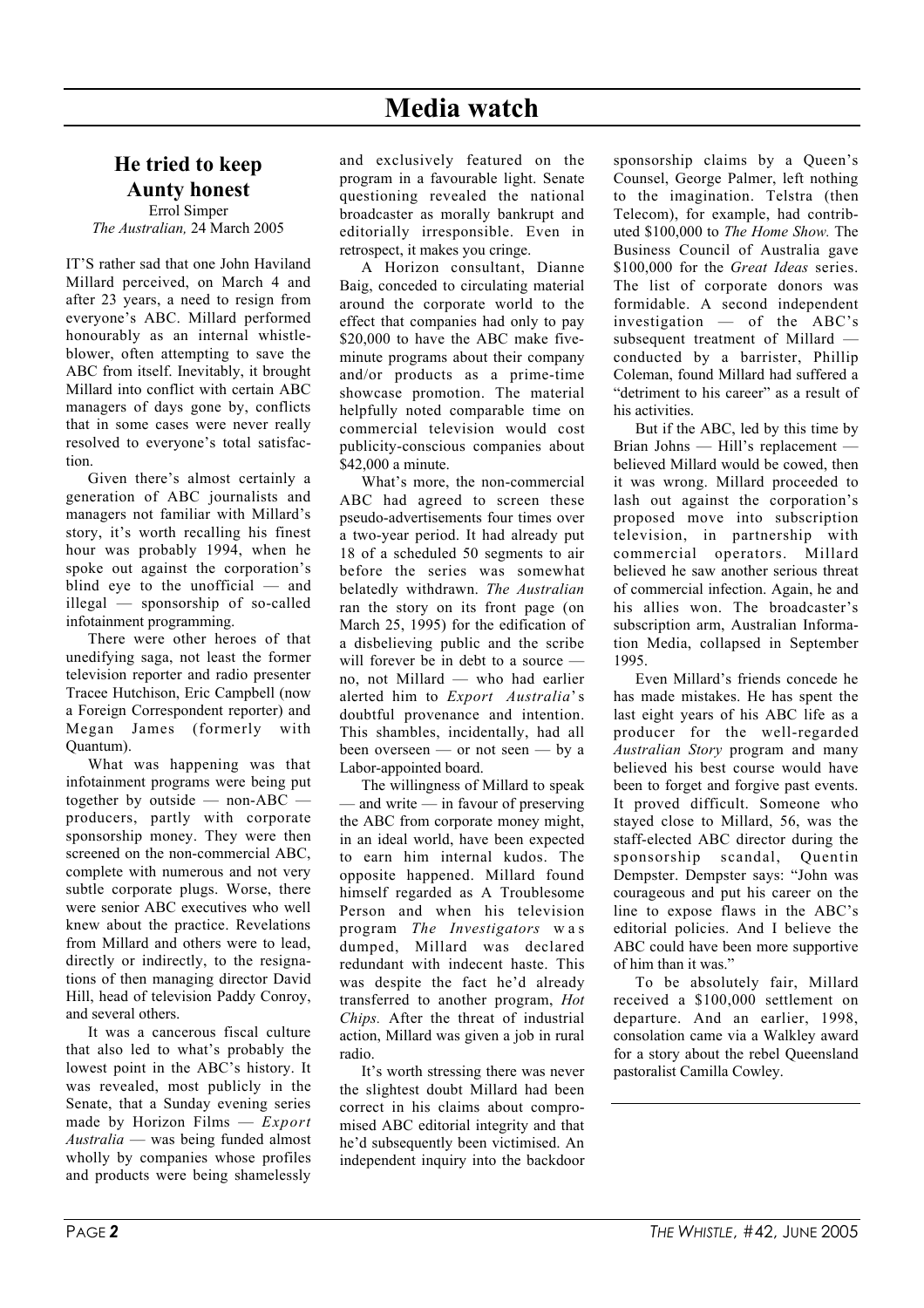# Whistleblower seeks royal commission into tragedies

Jason Gregory *Courier-Mail,* 18 April 2005

THE nurse who blew the whistle on Jayant Patel has called for a Royal Commission into the scandal. Toni Hoffman, the Bundaberg Base Hospital's Intensive Care Unit's senior nurse, said she had suffered terribly in the two years since trying to reveal Dr Death's botched operations.

She said she suffered at the hands of a management that bullies and intimidates whistleblowers.

The woman who has worked for Queensland Health for 20 years said the day she went up the stairs (to Bundaberg health service district manager Peter Leck's office) after complaining to middle managers "was like walking alone to the gallows."

"It was hard to work up the courage: I was making the complaints but no one was paying attention.

"But we should have been listened to and it should have been dealt with.

"Emotions were running so high in the ICU after the complaint was first made to Peter Leck and nothing was done, and we tried every avenue to try to stop this man, we sat ruminating on who we could call next," she said.

Mr Leck has stepped aside pending a review of the hospital's safety and quality after he ignored Ms Hoffman's complaints.

"I think if there are areas of concern, there should be inquiries," Ms Hoffman said.

"A royal commission would be independent.

"Independence was something that we were concerned about (because) how independent can an inquiry be when Queensland Health are doing it themselves?

"I mean … you cannot audit yourself.

"The worst thing was when we heard a simple Internet search found he had lost his licence in the US, because it meant (the damage) was totally avoidable if they had done a proper check here."

More than 50 former Patel patients are expected to attend a Victims Support Group meeting in Bundaberg this afternoon but it is unknown how many patients had disastrous outcomes at the hands of the former director of surgery, who was paid \$200,000 a year.

Patel fled Australia at Easter and returned to the US — although having had his licence revoked.

"No one wants to hear bad stuff … they want to hear good stuff," Ms Hoffman said.

"And (the executive) certainly did not want to hear anything about Dr Patel because, as Dr Patel said himself, he was making money for the hospital, putting through huge amounts of surgery, putting in long hours.

"Everyone very much believed that he was protected by management, he would say that, and it was our experience when we complained."

Ms Hoffman even informally contacted the coroner who "alluded to the fact that he had some concerns about what's going on at the hospital", and the police who spoke initially to the nurse but never followed up.

A royal commission-style public inquiry is also being urged by former patients and the state Opposition.

"I think (Queensland Health) should tell the truth and not lie," Ms Hoffman said.

"Nothing is perfect and definitely not in an organisation as big as Queensland Health. (Medical staff) don't want to be playing up one politician against another.

"It seems to me QH never tell the truth or acknowledge a problem.

"All those involved have put our lives on hold for the last two years: we are all very easy to cry, we feel terrible for the patients and guilty and upset for them.

"It is an unbelievable story: missing bodies and operations being done wrong, like hooking up the bowel wrong and the faeces coming out of the patient's mouth."

She also expressed disgust that noticeable problems like returns to theatres, high complication and infection rates and patients being sent to the ICU after Patel operations were not acted upon by management.

"I am glad that Dr Patel has left the country and there can be no more damage done and he cannot hurt anyone else."

Ms Hoffman, whose own GP was trained overseas, said many overseas

doctors "are brilliant but in Bundaberg (foreign doctors) are not even given an orientation, they come in from Karachi and other places and are not shown around the town or the culture or the equipment or the terminology."

Ms Hoffman, who has been getting calls of support since being named in Saturday's edition of *The Courier-Mail.* intends to return to work.

She asked the people of Bundaberg to have faith in the hospital's staff.

#### CSIRO gags retired scientists Rosslyn Beeby

*Canberra Times,* 14 May 2005

A group of retired CSIRO scientists has been gagged by management and formally cautioned against making public comment about the national research organisation.

The warning was delivered yesterday morning by CSIRO Sustainable Ecosystems chief Dr Andrew Johnson to about 13 honorary research fellows at the division's Canberra headquarters.

A group spokesman said the honorary fellows — who undertake unpaid research work and mentoring for CSIRO in return for library and computer access — had been "rapped over the knuckles and told to shut up".

But CSIRO chief executive Dr Geoff Garrett said he did not believe any attempt had been made to gag the retired scientists. "We have a policy on public comment, and that applies to honorary research fellows as well as all CSIRO staff."

Dr Garrett said he had been told the majority of the CSIRO Sustainable Ecosystems research fellows had accepted Dr Johnson's view on public comment.

Dr Johnson confirmed the meeting had been called to remind the research fellows of their formal obligations and to establish rules about their conduct.

"They are guests of this division.

"They are not employees of the organisation. They have been told they are not entitled to make independent comment."

The disciplinary action came after recent public criticisms by retired CSIRO Sustainable Ecosystems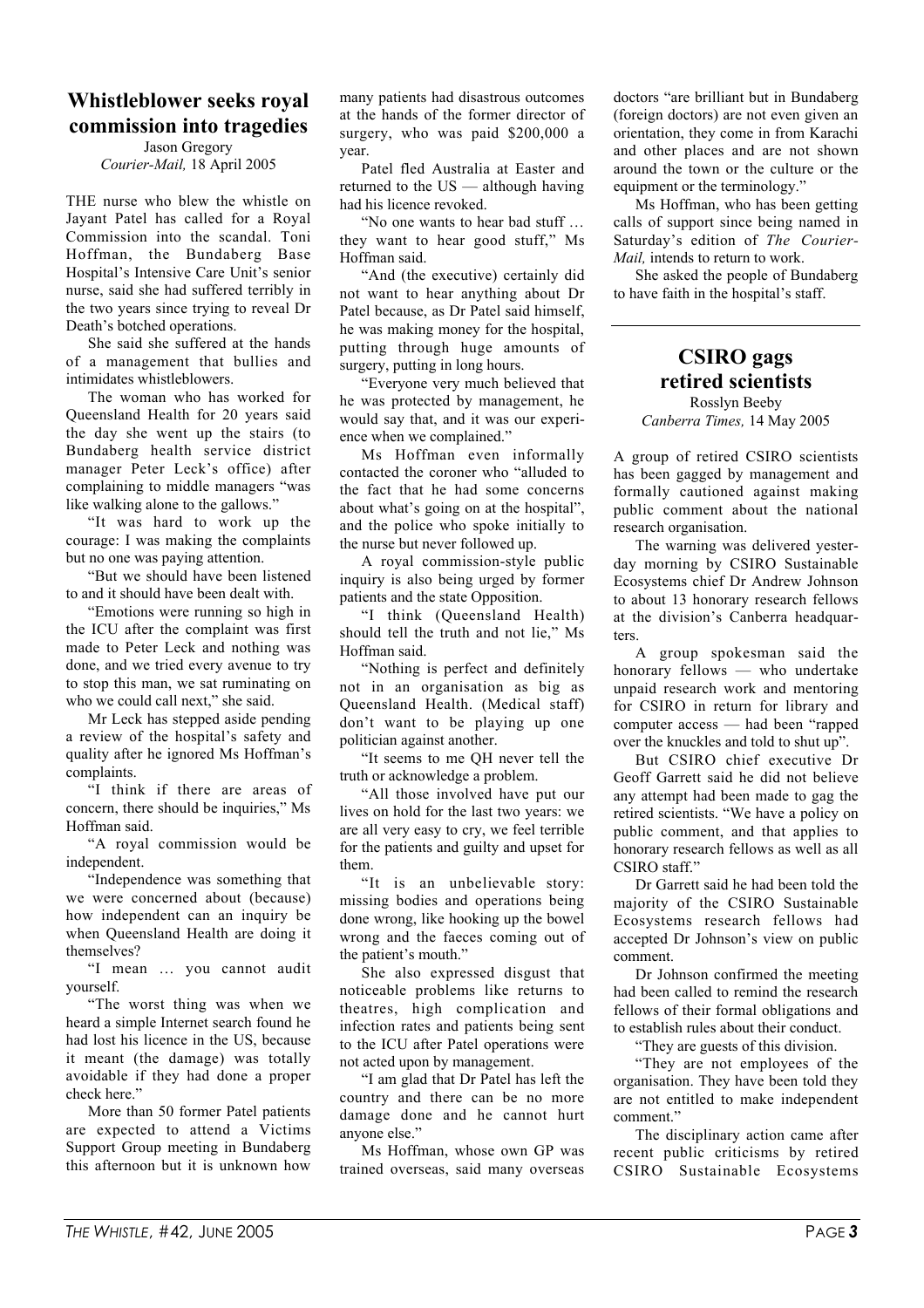ecologist and honorary research fellow Dr Hugh Tyndale-Biscoe at a book launch in Canberra. At the launch of a revised edition of his book Life of Marsupials, Dr Tyndale-Biscoe said he had decided to speak out on changes to the research direction of CSIRO Sustainable Ecosystem after several wildlife ecologists were told they were "surplus to requirements".

Dr Johnson said yesterday that Dr Tyndale-Biscoe was "entitled to his view, but it is a mistaken view".

He dismissed suggestions that Dr Tyndale-Biscoe had been reprimanded, but said it had been made "loud and clear" to the research fellows what their rights and obligations were "if they wish to stay on as part of CSIRO".

A member of the group said the honorary fellows had been given three choices — they could agree with the division's restructure, disagree but "be prepared to wear it", or resign if they felt they couldn't "live with the changes".

CSIRO Sustainable Ecosystem's honorary research fellows include Emeritus Professor Charles Krebs, international biodiversity expert Dr Denis Saunders and former curator-incharge of the Australian National Wildlife Collection, Dr Richard Schodde.

Opposition public administration spokesman Senator Kim Carr has described the warning to the CSIRO research fellows as "extraordinarily authoritarian".

### Hundreds of safety whistleblowers sacked

http://unionsafe.labor.net.au/news/ 25 February 2005

Hundreds of UK workers are being sacked every year for refusing to work in unsafe workplaces according to a UK Trades Union Council (TUC) investigation, and they are looking to the Australian model as a solution.

The survey was conducted jointly with UK safety journal *Hazards.*

*Hazards* says that in the five years since 1999, 1,500 workers have found themselves out of a job for raising safety concerns with their employers.

The TUC says that under the UK's 1996 Employment Rights Act workers have a right to refuse to do dangerous work, but because an employer found guilty of unfairly dismissing someone on safety grounds may be looking at a penalty of as little as £3,800, many unsafe bosses find it cheaper to sack than make improvements.

The study shows that while workplaces with unions are likely to be safer places than those with no union presence, a union safety rep trying to improve the safety of working practices can find their attempts thwarted by employers with scant regard for the health and safety of their employees.

Safety reps can raise safety concerns with their bosses, but employers can simply choose to ignore their approach, for there is no legal duty on them to respond says the TUC.

"It shouldn't be a firing offence to object to unsafe work," says TUC General Secretary Brendan Barber. "Workers should not be placed in the situation where they are forced to choose between risking their job or risking their personal health and safety.

"We need a legal system that protects safety whistleblowers, not rewards them with their cards.

"The problem is far worse than official statistics show. Unionised workers get advice and representation so are far more likely to get their job back where employers do the wrong thing. Workers who aren't in a union, and casual and migrant workers stand little chance of redress.'

"Giving union safety reps more rights in more workplaces is the ultimate win-win," says *Hazards* Editor Rory O' Neill. "It provides skilled, trained on-the-ground union safety advisers at absolutely no cost to the Government, complementing the work of the Health and Safety Executive and saving lives in the process."

The TUC and Hazards are calling for several improvements to be made in an attempt to reduce the number of workplace accidents which saw 235 deaths and nearly 31,000 serious injuries happen in the UK last year.

The Government should introduce a system of roving safety reps in the UK to allow unions to bring safer working to workplaces where there is

no union presence. The experience of other countries like Italy, Norway and Australia suggests that roving reps can have a significant impact on improving workplace safety records.

The Government should allocate more resources to allow the Health and Safety Executive and local authorities to increase the number of workplaces they can inspect each year.

In Australia, unions are able to use Provisional Improvement and Provisional Prohibition Notices against employers who take risks with the health and safety of their workforce. The Notices are proving very effective at curbing dangerous working practices, and the Government should introduce a similar system here.

There should be a right for workers and union safety reps to refuse to work in dangerous workplaces without the fear of victimisation or dismissal, and where an employer has been found guilty of unfair dismissal, the employment tribunal should have the right to give the worker their job back.

### High Court supports Title IX protection: law now covers whistle-blowers

Charles Lane *Washington Post,* 30 March 2005, page A01

The Supreme Court toughened a federal law against sex discrimination in federally funded educational programs yesterday, ruling that it prohibits not only unequal treatment of girls and women at school, but also official retaliation against anyone male or female — who blows the whistle on unequal treatment.

By a vote of 5 to 4, the court ruled that the federal law, known since its adoption in 1972 as Title IX, authorizes a federal lawsuit by Roderick Jackson, a girls' basketball coach in Birmingham who says he was fired in 2001 for complaining that boys' teams were receiving better equipment and practice facilities.

Writing for the majority, Justice Sandra Day O'Connor noted that Jackson's claims remain to be proven at trial, but that Title IX would be weakened unless plaintiffs such as Jackson were entitled to a day in court.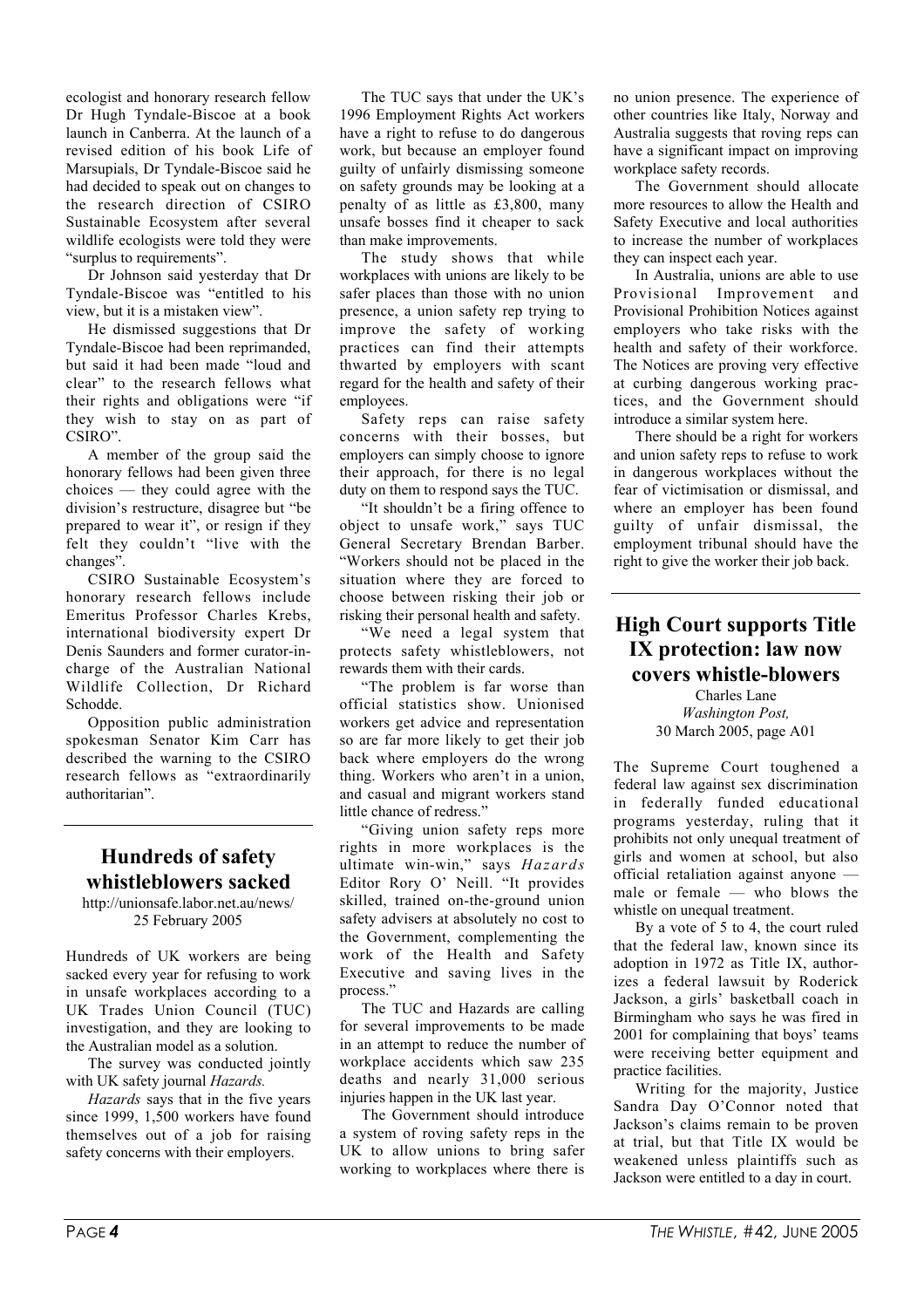"Reporting incidents of discrimination is integral to Title IX enforcement and would be discouraged if retaliation against those who report went unpunished," O'Connor wrote. "Indeed, if retaliation were not prohibited, Title IX's enforcement scheme would unravel."

O'Connor added that minors often depend on teachers and coaches "to vindicate the rights of their students because they are better able to identify discrimination and bring it to the attention of administrators." O'Connor was joined by Justices John Paul Stevens, David H. Souter, Ruth Bader Ginsburg and Stephen G. Breyer.

The decision in Jackson v. Birmingham Board of Education, No. 02-1672, means that those who allege violations of Title IX will enjoy roughly the same right to sue for retaliation that federal law confers on those who raise charges of racial discrimination in employment.

The court's decision strengthens enforcement of Title IX at a time when the politics of the law are becoming more heated.

Many supporters of the legislation have credited it with raising the quality and quantity of women's athletic programs.

The Bush administration says it fully supports Title IX, and it supported Jackson in the case decided yesterday. Some of the arguments in O'Connor's opinion echoed arguments in the administration's friend-of-thecourt brief.

At the same time, Title IX has come under fire from critics including such prominent Republicans as House Speaker J. Dennis Hastert, a former high school wrestling coach.

The critics take issue with federal rules that seek equal rates of participation in sports between men and women. Fewer women are interested in sports, they argue, so the only way schools can achieve the requisite "proportionality" is by dropping predominantly male sports, such as wrestling.

In 2002, the Bush administration responded with a commission to study the impact of Title IX. Last week, the administration enacted a version of one commission recommendation, announcing that it would allow colleges and universities to use e-mail

surveys to gauge the athletic interests of students to show that they are offering enough opportunities to meet the demand for women's sports.

Advocacy groups favoring strict Title IX enforcement said this would relax pressure on schools to ensure that males and females participate in sports at the same rate.

Supporters of Title IX hailed yesterday's opinion as a major statement by the court on equity between the sexes.

"This decision is a slam-dunk victory for everyone who cares about equal opportunity," said Marcia D. Greenberger, co-president of the National Women's Law Center, who represented Jackson. "The court has confirmed that people cannot be punished for standing up for their rights. This protection is not just critical for Title IX, but also for other bedrock civil rights laws."

But opponents of Jackson's lawsuit warned that the court's ruling will open the door to more lawsuits, forcing school systems to divert resources to their legal departments that they should be using to bolster classroom instruction.

"Litigation is costly, and it does take up people's time and create animosity," said Julie Underwood, general counsel of the National School Boards Association, which represents all state school boards in the United States as well as about 15,000 local school boards.

Underwood said that the court's ruling would permit lawsuits for retaliation whether or not the whistleblower's charges of sex discrimination were true.

Those concerns were voiced in a dissenting opinion by Justice Clarence Thomas, who was joined by Chief Justice William H. Rehnquist and Justices Antonin Scalia and Anthony M. Kennedy.

"Under the majority's reasoning," Thomas wrote, "courts may expand liability as they, rather than Congress, see fit. This is no idle worry. The next step is to say that someone closely associated with the complainer, who claims he suffered retaliation for his complaints, likewise has a retaliation claim under Title IX"

Jackson will now have the opportunity to present his case in a federal district court in Alabama, unless he reaches a settlement with the school board.

In 2003, he was given a new position as an interim basketball coach for the girls' team at Ensley High School in Birmingham.

"You can't separate the students from their teacher or coach," he told reporters yesterday. "Whatever conditions they had to undergo, I have to undergo, too."

[Kim Sawyer of Whistleblowers Australia comments: This highly significant decision effectively gives whistleblowers the same protection in the US — what is termed Title IX protection — as those protected against racial discrimination. This gives a lead as to the type of protection required in Australia, namely protection such as that offered under the Racial Vilification Act.]

### WBA AGM

This year's conference and annual general meeting will be held in Adelaide, 9-11 September. See the enclosed flier for information.

Send notice of items for the AGM agenda to the National Secretary, Cynthia Kardell, at 7A Campbell Street, Balmain NSW 2041, email ckardell@iprimus.com.au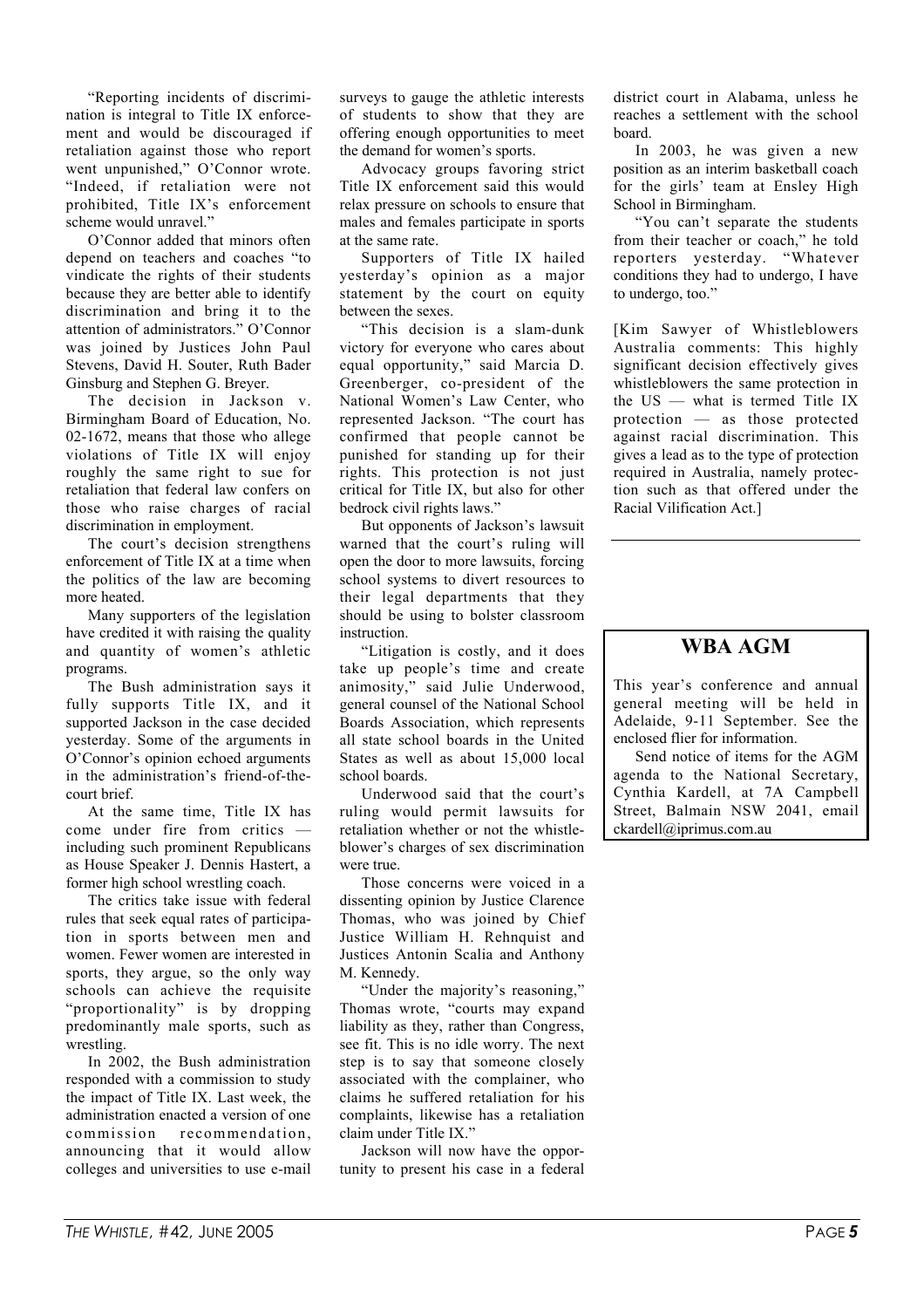### WBA – a way forward

Cynthia Kardell, Peter Bowden and I have had a couple of meetings this month in Sydney to discuss ways in which we could (1) establish an issuebased, more proactive stance in NSW this year, and (2) explore ways of shaping and conducting more national WBA initiatives and campaigns.

Cynthia suggested that one way to achieve focus and an "outward" WBA stance would be to find common links between local or personal WBA issues and the "core" issues established as an agenda.

We have in mind the idea of national issues which are "pushable" locally in each state, and vice-versa. For instance, workplace bullying and victimisation, along with the new focus on workplace psychopaths, and indeed mental health and the "Soviet-style psychiatry" used as a tool against whistleblowers, particularly in the public sector, could realistically be brought under the general umbrella of local and a national core issue. (Queensland currently has the only legislation on bullying).

In looking at this, we came up with the idea of a kind of Local Action, National Goals agenda which we felt could bring keener focus to the WBA nationally, where, at the moment, all sorts of issues are being discussed in all states with no wider or national WBA coordination and, more importantly, action where the issue warrants it.

It was also strongly suggested that in any WBA initiative or agenda for action, there should be no undue preoccupation with WBA meetings, structure or issues relating to the framework of the organisation itself in other words, we're not here to argue who does or should do or is not doing what, but how we should maintain proactivity — looking outwards, focusing on action at all times.

The three key agenda issues that we decided on are as follows.

1. Workplace bullying — a growing nightmare, now on the increase and likely to grow even more as the government carries out its

workplace "reforms," expected after July this year, all but crushing what's left of union protection, removing small businesses (how small?) from the unfair dismissal relations, and pushing for a scaled-down national arbitration and regulations on salaries and workplace conditions. It's clear that in the "new" workplace, the restraints will be loosened and maybe done away with altogether on bullying, intimidation, misuse of psychiatry against whistleblowers and, indeed, the workplace psychopaths themselves. The whole syndrome bodes ill for employees and for anyone who blows the whistle from now on. Ruddock's latest neo-con move to allow corporations to sue individuals or groups for "defamation" only adds to the challenge.

2. Whistleblower legislation there are two areas in which we feel the WBA should be researching, formulating and lobbying proactively  $now - (1)$  The weaknesses in each of the various state Protective Disclosure Acts (in NSW, for instance, legal defences for whistleblowers come into force only in event of litigation); (2) A standard, national whistleblower protection act which covers all Australians equally, legislates complete protection, genuine and thorough investigation, firm punitive action against bureaucratic or corporate wrong-doers, and compensatory action in the case of proven whistleblower intimidation. It's clear that a Commonwealth act could only apply to civil servants (where there's no protective disclosure at the moment), but we feel it could cover public and private corporations as well through the jurisdiction of the Corporations Act. It's our view that national legislation, while not covering all Australians, would be regarded as a "standard setter," seen as sitting above the present system of various, differing and therefore discriminatory state laws.

3. Honesty in government — an umbrella values-based campaign for transparency and accountability in all sections of our society, focused on "spin" and misinformation, withholding of information, dodging of responsibility and outright lying by our politicians, bureaucrats, business leaders and sporting and community bodies in Australia.

We feel this is a good start on a pressing task, and we'd like to hear your comments, suggestions and general input on (1) the "core" issues, (2) whether we can achieve, or indeed are interested in achieving, a more focused proactive national stance, (3) how we're going to do it, and (4) how can we coordinate a more effective, more national current affairs and information program — taking into account the four means by which we've been getting the message out about WBA and our issues so far: the media (interviews, articles, press conferences), our website (under major redevelopment), special addresses to public groups (very effective, and we need to do much more), special WBA functions, including fund-raising events.

Any takers? All very best regards Derek Maitland 29 March 2005 [See comment on back page.]

# Psychiatric assessments forced on whistleblowers and public sector employees by public sector management

Mary Lander (member of Whistleblowers Australia)

I am pleased to advise my submission to the Senate Legal and Constitutional References Committee on this subject was accepted and will be now considered by the Committee in the context of an Inquiry into the Privacy Act 1988, which is expected to report by 30 June 2005.

While it is one of a range of privacy issues to be considered and discussed during the course of the Inquiry, the subject of forced psychiatric assessments will also be considered in the context of "violations of privacy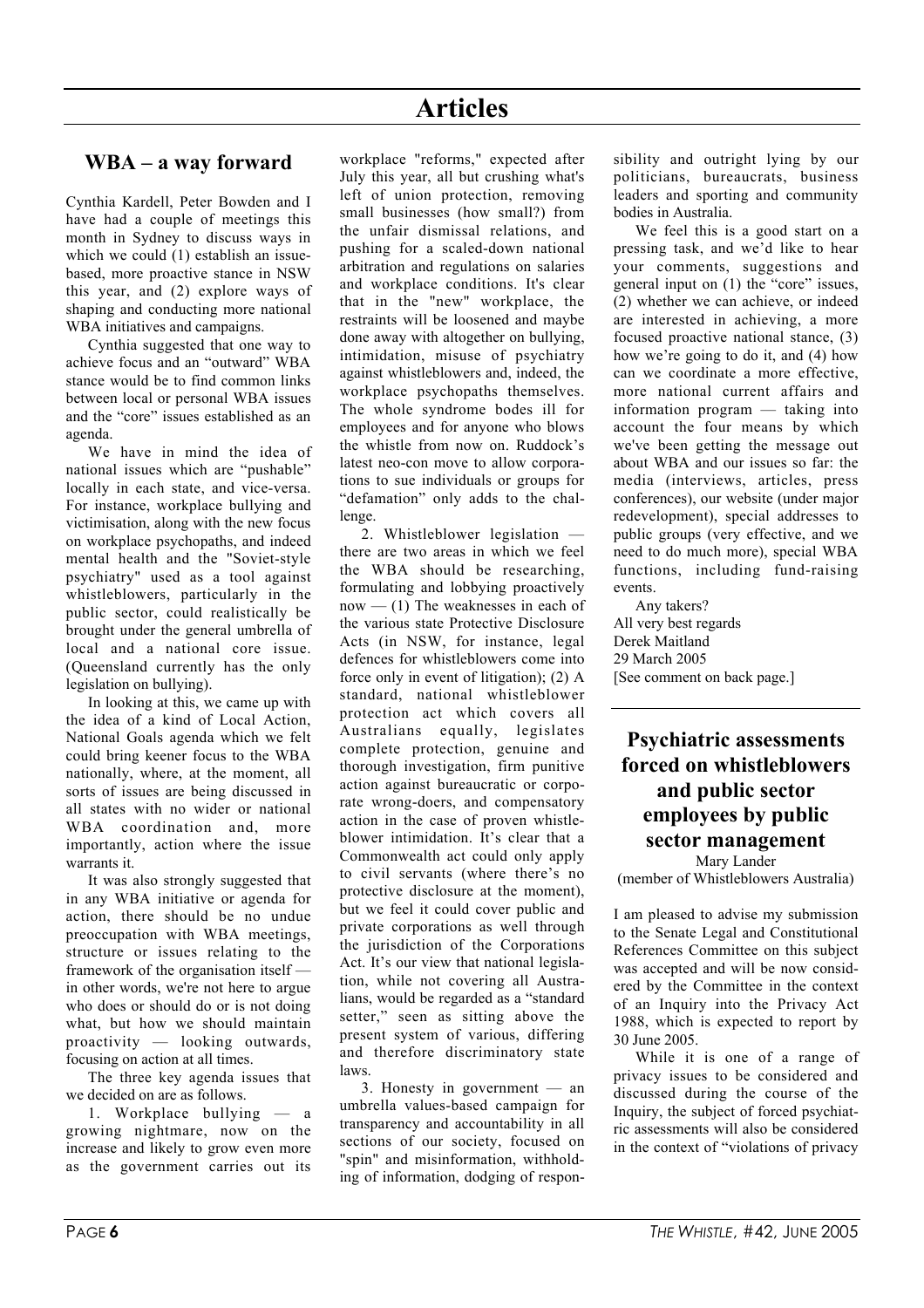and an individual's right to their personal information."

I was subjected to this myself in December 2002 after writing to the Prime Minister making disclosures relating to the financial losses of Medibank Private and raising another issue about the unfair treatment of an employee in the Commonwealth Government Department where I work. I demanded nothing other than an investigation into the issues I raised. However, after my letters were forwarded to the Department for response, via the accountable Minister's office, I was forced to undergo a psychiatric assessment. I can only have empathy for others who have been subjected to this most appalling, insulting and degrading form of bullying and abuse.

In my case the managers who subjected me to this were implicated by the disclosures I made and control both the whistleblowing and grievance process in the Department. Despite my exhaustive and fruitless attempts to have this matter dealt with by Authorities and three threats against my employment to date, I am still persevering despite it all.

Despite the fact I was cleared of the false charge of psychiatric problems by the psychiatrist I was forced to see under duress, having been suspended from duty until such time as I agreed and asked nothing other than "Did you write this letter to the Prime Minister" before they subjected me to this, I do not take it lightly at all.

If there are others who have been subjected to forced psychiatric assessments, under similar circumstances, either as State or Commonwealth Government public sector employees, I would be interested in hearing from them. Perhaps collectively we can help to make a difference and bring an end to this insidious form of bullying and abuse.

*You can help.* If you are interested in sending me a one-page overview of your case and an outline of the circumstances under which you were forced to undergo a psychiatric assessment, you may be able to help make a contribution to this campaign to bring an end to this appalling practice.

The information will naturally be treated in confidence, however, opportunities may arise where the information can be used to support this campaign and it would be useful in terms of providing examples. You have my assurance that such information would not be forwarded to other parties (being appropriate authorities) without your consent and without assurances from those authorities that you will not be victimised as a result of having provided the information.

Should you wish to respond, please forward your one-page overview to me at mary.wba@ozemail.com.au

Please put "I was forced to undergo a psychiatric assessment" in the subject heading.

#### WBA submission on NT whistleblower bill Peter Bowden

Whistleblowers Australia (WBA) recently prepared a submission to the Northern Territory Department of Justice on its proposed Public Interest Disclosure Bill.

Members of WBA who helped with the submission included Peter Bennett, Cynthia Kardell and Kim Sawyer.

The Northern Territory's proposed bill is among the more comprehensive of the state and territory acts. Whistleblower protection laws that have been passed in state after state have seen an increasing series of protections being put in place. WBA, however, believes that legislation in any state, including that proposed for the Northern Territory, needs to go much further.

WBA sees three key objectives behind any whistleblower act.

1. The first and the overriding issue is that whistleblowers need to know that they will be protected, not victimised; and that their disclosures will be treated as being 'in the public interest'. The legislation designed to prevent the unexpected negative treatment that they receive from their colleagues and employers needs to be strengthened even further

2. They have to know that the career risks that they are taking and the ostracism they are experiencing will result in the wrongdoing being investigated and the wrongdoer being punished. Many whistleblowers are dismayed that after surviving their whistleblowing ordeal, denials and cover-ups have enabled the wrongdoer to escape punishment.

3. Third, whistleblowers need to be helped. Whistleblowers are ordinary people, unskilled in the law, and uncertain about how to prevent illegal or immoral actions. They need help in working their way through their act, in knowing how and to whom they should complain, and in using the act to protect themselves.

#### Role of the Ombudsman

WBA advocates a number of legislated changes in emphasis and responsibilities for the whistleblower agency for achieving these objectives:

1. The main method is establishing a strong, pro-active whistleblower agency, either separately or as a dedicated branch of the ombudsman's office, designed to actively support and protect genuine whistleblowers. The current legislation, even the most progressive, assigns the ombudsman a passive rather than an active role. The whistleblower, if his or her complaint is not investigated, has to take it to the ombudsman, not vice-versa. If he or she is victimised, the whistleblower has to respond, including seeking injunctions, or other forms of relief. The ombudsman will not stop it. This passive role for the ombudsman has the negative result that although most acts, including that of the Northern Territory, make reprisals a criminal offence, virtually no office in Australia has used this legislation. The onus is again placed on the whistleblower.

2. A more positive stand from the Ombudsman's office is advocated, in consultation, support and training to people involved in whistleblowing, including assistance to the whistleblower. This training and advice should be widely available -- to managers and administrators throughout the public sector, to consultants and trainers in industry and government, to trade union officials and even to academics who teach in this or related fields.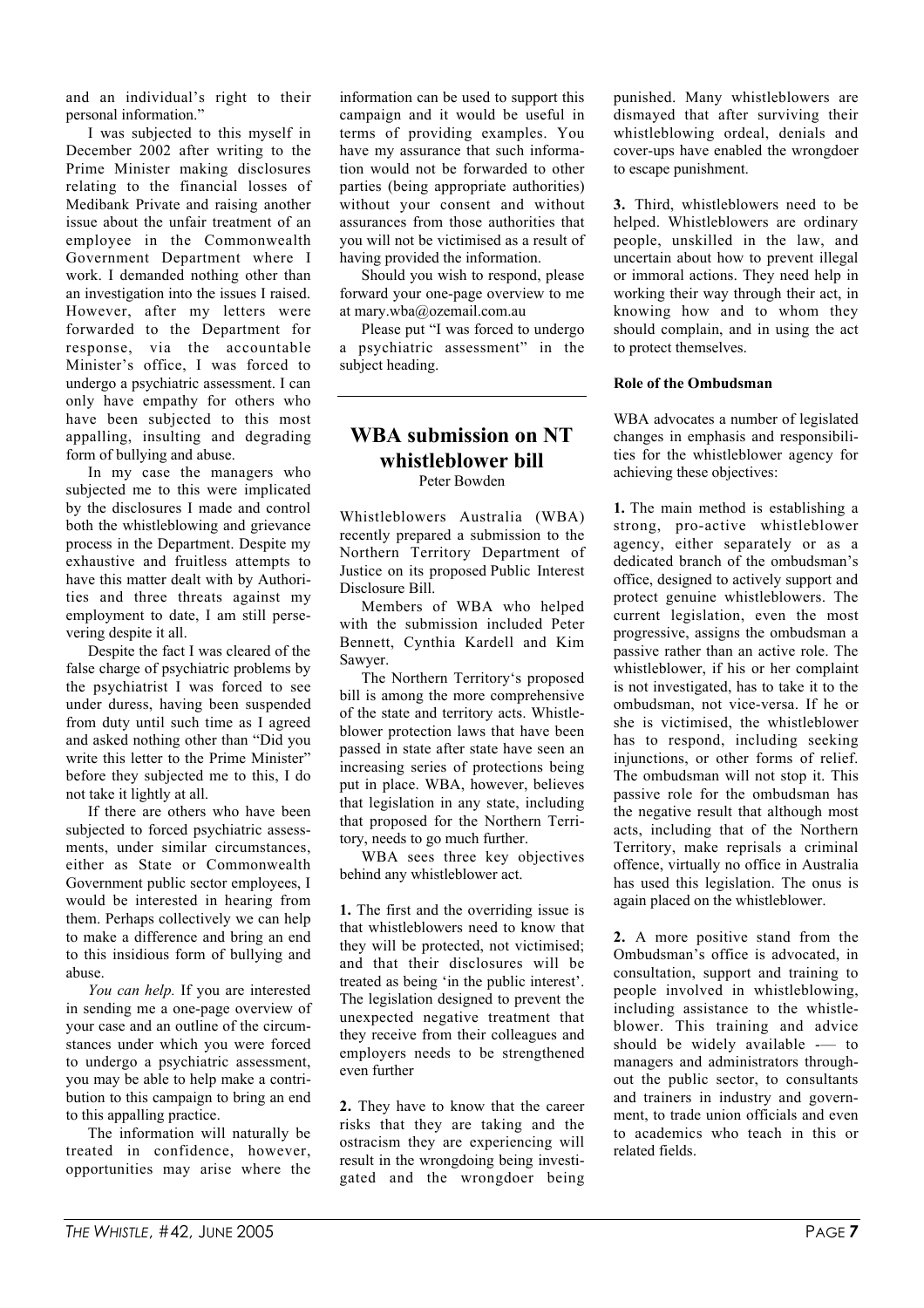3. The ombudsman's office should be aware of the whistleblower's complaint from the outset, and on the circumstances surrounding the disclosure. WBA considered whether the complaint should be made directly to the ombudsman, instead of the whistleblower's employing agency, but decided that such an approach would create an excessive workload for the ombudsman, and would also relieve the employing agency of the responsibility for its own internal ethical behaviour. The ombudsman, however, would be informed and would follow up to ensure that the agency resolved the issue and did not cover up the wrong-doing

Whistleblowers Australia also urged that the Northern Territory introduce a Whistleblower Protection Act for the private sector, for the current proposal only covers the public sector. It also advocated a False Claims Act, a US act which is indisputably the most effective of all whistleblower acts.

The Northern Territory is the last of the states and territories to provide legislation to support whistleblowers. Australia, however, still has no national act. It is the only English speaking country to be without such legislation.

# FOI: foiled in Queensland

Don Eldridge Associate editor of *The Whistle*

The resignation of David Bevan, Queensland's Information Commissioner, has resulted in a retreat from the idea of open, democratic government. The recent political dominance of Labor, under premier Peter Beattie, has resulted in a government trying to stifle all opposition, all criticism, and in many cases succeeding.

An important part of this campaign is to stop people from finding out what is going on. A notorious example is how any document "tabled" in Cabinet cannot be accessed under Freedom of Information (FOI) legislation. This allows bungling, cost blow-outs, and the like to be kept secret. But since not everything done by government can be presented to Cabinet, people still can use the FOI "loophole" to discover

embarrassing information.

One way to plug this "loophole" is to frustrate people trying to gain information. William De Maria, at the University of Queensland, says the latest statistics show that in the 2002- 03 period, 146,069 requests for information under FOI were blocked. Can this be equated with democratic governance?

With Bevan's resignation, Beattie saw another way to plug the "loophole". It was quite simple. In February 2005 the position of FOI Commissioner was advertised. The applicants were interviewed and a short list of four names submitted to a selection panel. One of the applicants was Greg Sorensen, Deputy Information Commissioner, described as being fearless, honest, and the finest FOI officer in the country.

Of the four short-listed, Sorensen came last. The panel instead chose Cathi Taylor, a woman with little experience in FOI matters and no legal training. Her qualifications consist of working for various Labor departments and politicians over the years, as well as being married to Education Queensland's director-general. (Later advertisements for FOI officers in other departments, paid less than half what Taylor earns, insist applicants must have law degrees, etc., which would preclude Taylor.)

To observers, such as journalists at the *Courier-Mail,* this unusual outcome suggested Beattie was putting a loyalist in a position where potentially damaging FOI requests could be stymied. In order to protect government, it would not be necessary in every case to frustrate FOI applicants. For example, warning government beforehand that someone would be trying to get information on a certain subject could provide time to devise a plausible explanation, or shred the evidence, as already has occurred.

Smelling something wrong with the selection of Taylor, journalists began sniffing around. What they found was disquieting. One member of the selection panel, and the most senior public servant involved, Leo Keliher, director-general in the Premier's Department, also had been Taylor's leading referee. At some stage he ceased being Taylor's referee but apparently continued to play a role in the selection process. This alone calls into question the legitimacy of what went on. On top of this, the panel's chairwoman and Taylor were personal friends.

John Uhr, lecturer in politics and government at ANU, felt the involvement of the Premier's director-general was not an honest way of doing things, as choosing an FOI Commissioner is supposed to independent of government.

The journalists wondered how someone with minimal experience could be chosen for such a high-level and important position. It reeked of cronyism. It turned out the normal selection criteria for the position were watered down. Instead of needing real abilities, applicants merely had to have a capacity to acquire these abilities. Anyone reading this article could have applied for and got the job, provided they had the right connections.

On her first day in office, Taylor fired Greg Sorensen. In 2004, David Bevan and Sorensen had released details of a government handout to the Berri company, details Beattie wanted kept secret. So here was Beattie's revenge. And here is where democracy went down the drain

Taylor and Beattie tried to deny Sorensen had been Deputy Commissioner, nor was he being fired. He was, they claimed, only a temporary FOI officer and would return to being deputy ombudsman. These denials were shown to be absurd after the *Courier-Mail* published government documents showing Sorensen as Deputy Commissioner.

Early in her new job, Taylor was seen attending a \$300 one-day beginner's course set up to introduce juniors to the basics of FOI. The *Courier-Mail* gleefully reported this as Taylor trying to learn what she had been hired to do. Taylor responded by saying she was "vetting" the course, to see if it was suitable for officers under her control. Since her background in FOI is minimal, it is hard to see how she is competent to assess the course; under the circumstances, the *Courier-Mail* version seems more plausible. As well, the *Courier-Mail* reported that FOI staff were appalled they had been put under such an inexperienced leader. (Taylor quickly advertised for an assistant, with a law degree of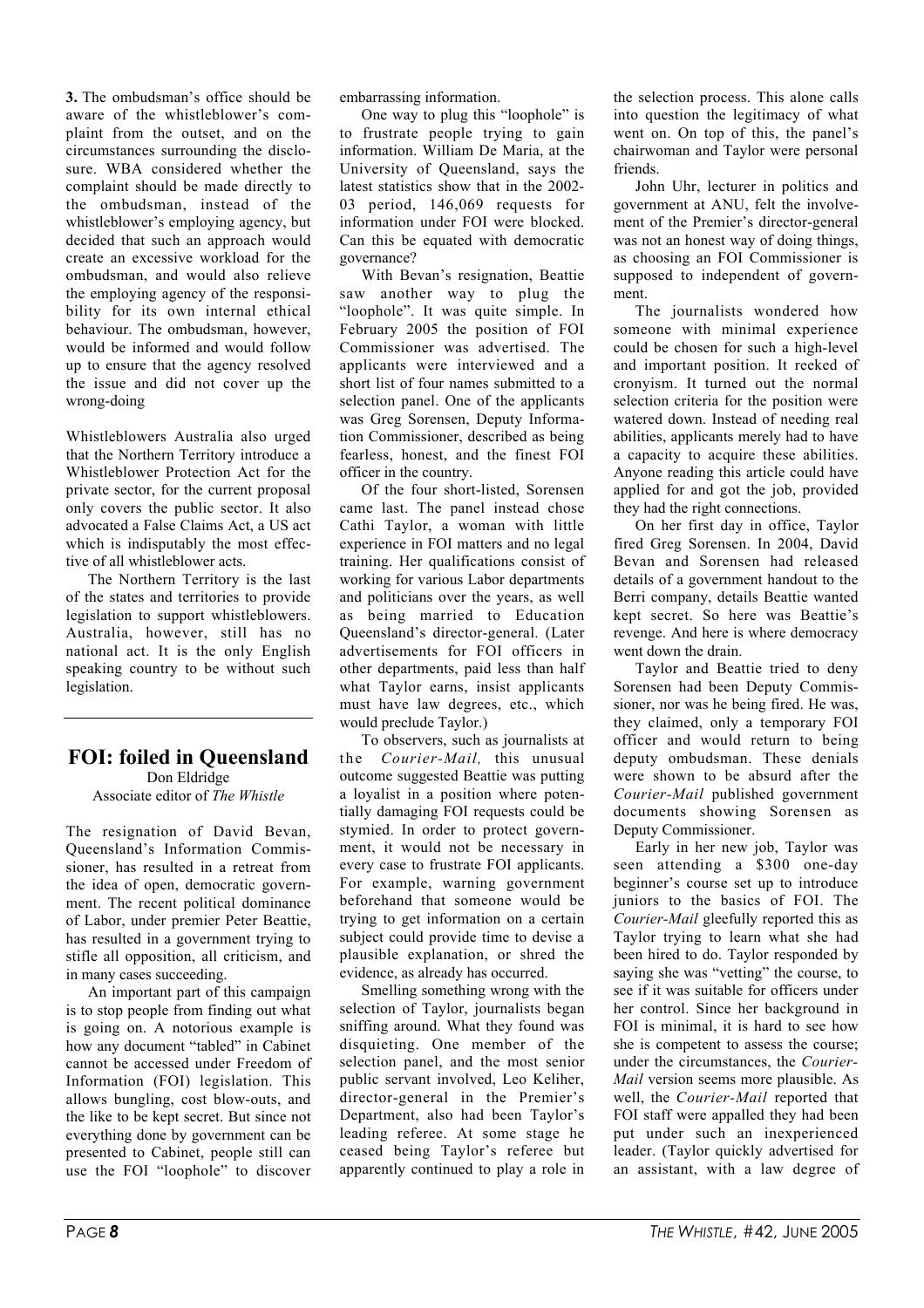course, to take over Sorensen's role and advise her about legal niceties.)

Since Taylor had worked with so many Labor departments and individuals, she could not get involved in any FOI matters dealing with them. Anything to do with Education Queensland also was out of bounds, due to her marriage. As opposition politicians pointed out, taxpayers were paying a full-time salary for a parttime Commissioner. Taylor replied she would not take a personal role in any matter involving personal Labor friends or Labor departments in which she had worked.

This was not a "core" promise. Shortly after taking office, Taylor said she wanted a "hands-on" role in attending to a request for information from one of her previous workplaces, the Department of Premier and Cabinet.

The above situation caused Fred Albietz, the FOI pioneer in Queensland, to say that with limited FOI experience, and no law degree, Taylor's appointment was a grave mistake, as the position demands not only much experience, but also an appreciation of the finer points of law.

Australia's leading expert in FOI matters, Rick Snell, senior lecturer in law at the University of Tasmania, and editor of the *FOI Review*, has said Queensland's high reputation in FOI matters has now been tarnished. From far-off Ireland the same criticism is heard. At University College Cork, a lecturer in FOI, Professor Maeve McDonagh, related how Queensland's FOI legislation was once considered a world leader, and often cited in Irish cases. McDonagh expressed surprise that Greg Sorensen had not been allowed to continue his work.

More comments come from Professor Ken Wiltshire, at the University of Queensland. He said Labor is putting its supporters into positions of power in many areas once felt to be free of political influence. He named Labor interference in the Office of Governor, the Queensland Parliamentary Service, the ombudsman, the auditor-general, and the judicial system.

Wiltshire says the Chief Justice, Paul De Jersey, has been for some time warning the public of the danger in political interference in appointments to the judiciary. The record shows

there has been a bias in selecting magistrates, leading to mishandled court cases and low staff morale as experienced officers see people with less experience, but with contacts to the Labor Party, promoted above them.

As far as whistleblowers are concerned, these are not happy times. When staffers at the Queensland Transport Department alleged widespread corruption (you can get an official, valid driving licence without knowing a word of English), there was an internal inquiry. The people alleged to be corrupt not surprisingly found themselves not guilty of any wrongdoing. Peter Beattie found nothing wrong about this.

At the John Tonge Centre, which does forensic work for the police, mismanagement has been pervasive. It has been taking far too long to get things done. Some people charged with criminal offences have been released rather than prosecuted, due to delays in getting evidence to court. Yet when staff at John Tonge tried to alert the public to these problems, they were threatened with prosecution. Labor leader Beattie did not come out in support of the workers.

When Beattie himself was accused of corruption, in offering a large sum of money to the Palm Island Council if members would attend a function, he had little to worry about, even though a Sydney solicitor felt there was a strong case against him. The Attorney General quickly decided his mate was innocent. The Crime and Misconduct Commission (CMC) also decided Beattie had done nothing wrong. However, this merely shows how people now are afraid for their careers. The expert hired by the CMC to look into the matter said Beattie probably hadn't offered a bribe, but recommended an official investigation be made of the matter. This has been ignored.

Several government departments openly have warned their staff they will be prosecuted if they divulge details of alleged corruption. Any worker who feels something is wrong should bring it to the attention of their supervisor, not the *Courier-Mail*. (This doesn't sound like a smart thing to do, career-wise.)

At the time of writing this article, a large, ugly scandal is brewing in

Bundaberg, where an overseas doctor is claimed to be responsible for many hospital deaths. Efforts in the past failed to get something done, as Labor politicians ridiculed the whistleblowers. Thanks to one courageous nurse, Toni Hoffman, who refused to be silenced, "Dr Death" had to flee the country. Beattie and his cronies, who might have saved lives had they listened, show little in the way of remorse. The Health Minister refuses to resign. Bye-bye to the Westminster System of accepting responsibility along with the chauffeured limousines, lavish lunches, and long overseas jaunts.

Institutions set up to protect the public are being politicised by a government riddled with mismanagement and, at times, corruption. The opposition parties are divided and lack credibility; every word they utter seems to be negative. It is fortunate we still have newspapers with people willing to dig up the dirt and publish it.

I could have filled this article with references, but instead chose a narrative form. Aside from personal opinions, the information I used comes from newspapers. I am in debt to Malcolm Cole, Ryan Hefferman, Des Houghton, and Hedley Thomas, all of the *Courier-Mail*, and Sean Parnell, of *The Australian*. Let us hope politicians never get the power to suppress investigative journalists.

## Blowing the whistle on fascist trends

Derek Maitland Media Officer Whistleblowers Australia

In 1968, when I crawled out of the Vietnam War to join the big anti-war demonstrations in London, "fascist" and "fascism" were terms that I instinctively ignored and left to the anarchists and extreme leftists who slugged it out at the barriers with the police.

Because of its apocalyptic association with Nazi Germany and the horrors of Hitler's reign, fascism was a word that thinking people thought carefully about before using in the context of that time. Even the institutional savagery and complete disregard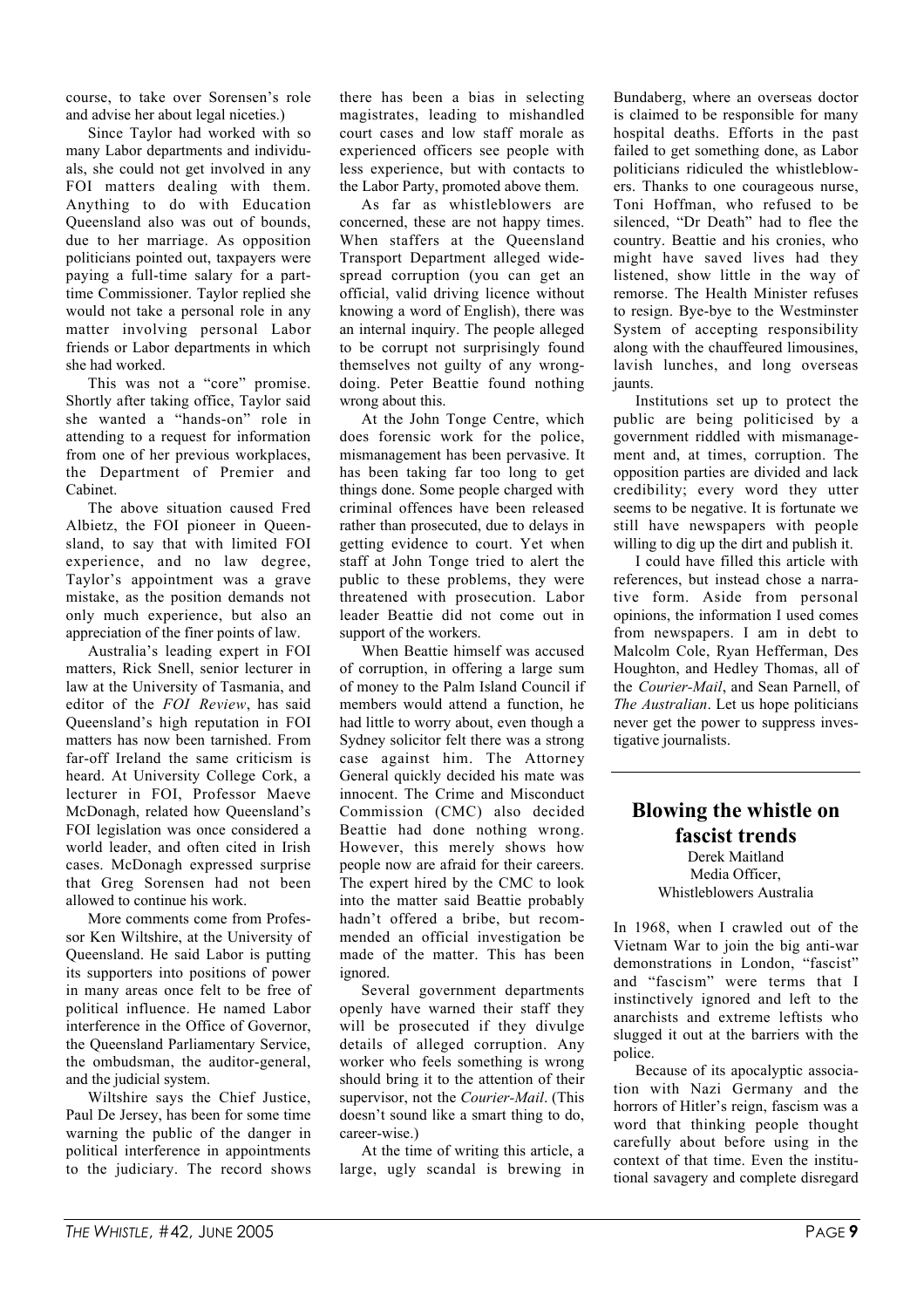for human rights of the US "defence of freedom" in Vietnam, even though the "military-industrial complex," supported by much of the US political structure, was another term that was endemic of that time, it was difficult for a lot of people to associate it all with fascism as we, in those post-World War II years, had learned to perceive it.

Even in the years after that, Richard Nixon was simply a political crook who was unmasked and dealt with by ultimately solid and unassailable democratic ideals. Maggie Thatcher's ultra-rightist despotism, her declaration that "there's no such thing as society," and, among other things, her open and fervent support for one of the world's most vicious post-war military despots, General Augusto Pinochet, seemed to be generally regarded as nothing more sinister than British free speech and democracy at work.

Even George W. Bush's overt presidential power grab in 2000, underscored as it was by one of American history's most blatant electoral fiddles, left many observers with the feeling that, well, the Americans have done it again. Another scandal on the way to the White House.

Looking back now on those times, and key events that have happened since, I can quite clearly see the steady progression toward, let's say, the *threshold* of that much-denied state fascism — that those developments signified. And yet, even today, I still have to work my mind and tongue around that word to write it or utter it — perhaps more fearful now that, having accepted that we are indeed living under fascist, or neo-fascist, governance, it may already be too late for us to roll it back.

I also fear that what it means for us, as Whistleblowers Australia Inc, and whistleblowers generally, is that we're going to be thrust right into the front line of moves to halt the systematic erosion of democratic and societal principles; and, of course, we'll pay dearly for it. Perhaps more than ever before.

I guess my own real awakening to the new political reality began when I was filming in London in 2001, at the time when anti-globalisation protesters

were in pitched battle with security forces protecting the Group of Eight conference in Genoa. Rupert Murdoch's Sky TV News, which is on the same political wavelength as his infamous Fox News in the US, invited the eminent left-wing politician Anthony Benn to comment on the Genoa violence.

Benn made what I immediately saw as a considered, sensible and illuminating view of what was happening. Taking the radical fringe violence aside, he said, this was an expression of much wider genuine fear and anger at the fact that we are now being governed not by our own political representatives but "unelected, faceless corporate power" pursuing its own political and economic agenda.

The Sky News interviewer, a girl in her twenties, rudely cut him off. "Thank you Mr Benn," she interjected. "We all know where you're coming from." And that was that.

That "unelected, faceless corporate power" holds the political reins today, here in Australia and in most other developed capitalist societies. It's known as neo-liberalism, or neo-liberal economics, in which the corporate world, aided, abetted and, indeed, served by the political structure, is imposing virtually unrestrained free market fundamentalism on us turning us, in fact, from citizens of a society into cynically manipulated producer-consumers of a quite different "society" entirely: an economy.

Neo-liberalism decrees that free, unrestrained market forces will solve, in a basic supply-and-demand fashion, most if not all of society's problems. Moreover, its key principle virtually reinstates the extreme "master-servant" inequity of the early Industrial Revolution — that the captains of capitalism, the owners and investors, should be entitled to optimum, maximum profitability and every last cent of return on their investment, and decide themselves, without arbitration, how much their workers should receive.

Apply this simplistic principle to what's happening in Australia today, and it explains why, for example, our major corporations are consistently making huge, record profits, while consistently "downsizing" their

workforces. Why the government is consistently slashing budgets for social services and welfare — to the point of serious social and infrastructural abuse, suffering and dislocation — and at the same time positioning itself to drive the last nails into the coffin of unionism and collective bargaining.

It explains why Attorney-General Philip Ruddock is preparing legislation to be introduced after the government assumes Senate control in July which will allow corporations to sue ordinary citizens for "defamation," with the obvious implications and ramifications. Why dozens of environmental groups have already had their traditional government funding slashed so that they can't "use taxpayers' money" to criticise and protest against corporate wrongdoing.

We've seen how the Tasmanian logging giant Gunns, with the support of John Howard and the decidedly rightist state Labor government, is already jumping the gun on Ruddock and suing Greens leader Bob Brown and others to shut down fierce environmental opposition to its activities.

Is this powerful, mutually supportive ideological alliance of government and big business, together exercising "stringent social and economic control" and eroding individual rights, fascism? There are many who are insisting so these days, that neo-liberal economics is in fact "fascist" economics, bent on what Dr David McKnight, senior lecturer at the University of Technology, Sydney, refers to as an "unrelentless expansion of an industrial system aimed at generating products to satisfy a consumerism which, past a certain point, substitutes for other meaning and value in people's lives."

In his book *Rethinking Right and Left*, published this year, Dr McKnight describes neo-liberalism as the "24/7 economy," with "policies that reign at the cost of social responsibility," and a culture that's "lean and mean, based on a shrunken moral universe where competitiveness and self-interest rule … a society dominated by commercial values and, increasingly, only commercial values."

Coincidental to this has been the rise among political commentators not here in Australia, but certainly in Europe and the  $USA - of the term$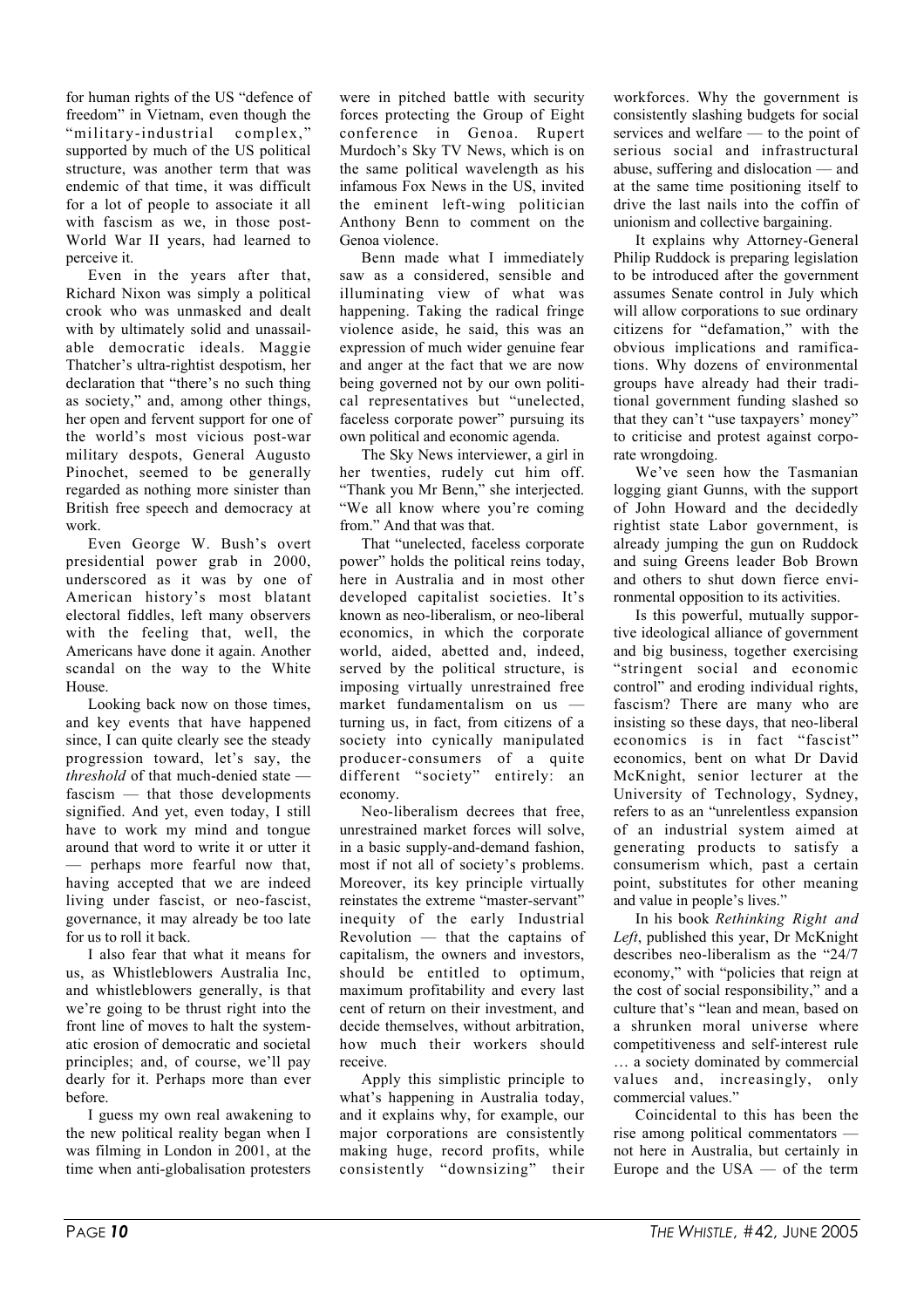"post-democratic era." Taken in its simplest definition, this is where we are now, and we've got here by allowing our governments such secrecy and lack of accountability that they're able, in concert with their powerful corporate masters, to deny us, the people, a role in the decisionmaking process that we're entitled to as citizens of a democracy.

This, of course means that our only access to vital information and policy that we, by rights, should be privy to is via whistleblowers; and it explains to a great extent the welter of high-level political and military whistleblowing that's been going on lately, not to mention the way the term itself has now become common in our newspaper headlines.

We can see further evidence of the post-democratic era in the way the Howard government has effectively politicised the public service and defence services, the people *we* pay to run and defend *our* country. What it means, apart from the political lying, misinformation, lack of accountability and lack of responsibility that this veil of secrecy has produced, is that our role as a national whistleblower support and activist group will become even more vital to the defence of democracy in the future.

How have we allowed ourselves to reach this awful state of affairs? Well, John Howard showed us how when he focused his campaign on fears about interest rate rises in the 2004 election. Remember the so-called "Moral Majority?" Well, now we've got the Compliant Majority — an electorate so deep in personal and household debt — in excess of \$700-billion at last count — that it now has no voting flexibility: it must, for its own sake, support any policy that guarantees that interest rates will not rise more than two points, let alone go through the roof.

And what has encouraged and, indeed, manipulated and guided this alarming debt-ridden materialism? Neo-liberal economics, of course; our politicians in consort with the corporate sector.

This compliance is also, I think, turning a moral blind eye to the other disturbing policies and trappings that point to fascism, by any other name, these days. Think of fascism as we've

learned to picture it. Then think of detention centres, children behind barbed wire; possibly dozens of cases of mentally ill people being locked in these centres and maximum security prisons; a mentally disturbed Australian citizen illegally and quite secretly deported — and claims there may have been more.

Think of the 22 or more pieces of anti-terrorism legislation that Philip Ruddock has pushed through parliament when, as the ex-senior intelligence officer and whistleblower Andrew Wilkie has claimed, the existing legislation was quite capable of protecting Australians from attack.

Think of the compliance, on a massive scale, that's allowed subjects like torture and "rendition" outsourcing this vile crime to other countries that freely practise it — to become part of our daily news and information fare, with no evidence of mass, widespread, vociferous opposition.

Think of detention without trial. Think of prisoners being shipped about the world to hide them from human rights scrutiny.

Think what's going to happen to the "Bali Nine," if they're not just found guilty of drug trafficking but sentenced to death. Our federal police will have effectively "rendered" them to capital punishment under Indonesian law when they could have quite safely and efficiently nabbed them at the airport on Australian soil.

Dr David McKnight certainly implies that neo-liberalism is a step down the road to fascism. He describes it as the "ugliest side" of conservatism — neo-conservatism, as it's called which can be "a virulent nationalism and hatred of foreigners. Its war-like roots predispose it to militarism and the rule of the physically strong.

"We are reaching the point where the process … is conflicting with the deepest human needs. It is reducing ethical values to matters of economic calculation. It is commodifying all human relationships and, perhaps most dangerous of all, it is bumping up against the physical limits of the planet."

We're not the only nation with a Compliant Majority, of course. According to Richard Heinberg, a journalist and educator at the New

College of California, the same electoral compliance put George W. Bush in the White House in the "stolen" election of 2000.

"If one were to pinpoint the moment of death of American democracy," he writes, "it would likely be at that failure, in December 2000, of the American citizenry to respond. As long as there are elections, someone will try to rig them. But when people stop caring if elections are rigged or stolen, then elections themselves cease to have any meaning.

"This extraordinary assertion is not merely an expression of partisan bitterness over the rightward drift of American politics. What is happening now is of far more historical and structural significance than a temporary shift in the relative power of the [two] parties. Disturbing signs point to the ongoing emergence of a fasciststyle dictatorship in the US."

So, what can we do? We in Whistleblowers Australia Inc can certainly strengthen and focus the essential role we play in the support and preservation of a truly free society. We as Australians can ally ourselves with what Dr McKnight calls a "new moral vision, a values-based political movement … that can validly draw from the [best] ideals of liberal, conservative and socialist theories and from religious philosophies.

"These ideals involve a society meeting human needs which include but go beyond the material wherewithal of life. They include justice, fairness, equality [and] the valuing of human lives, in both the public rational world and in the private world of emotion."